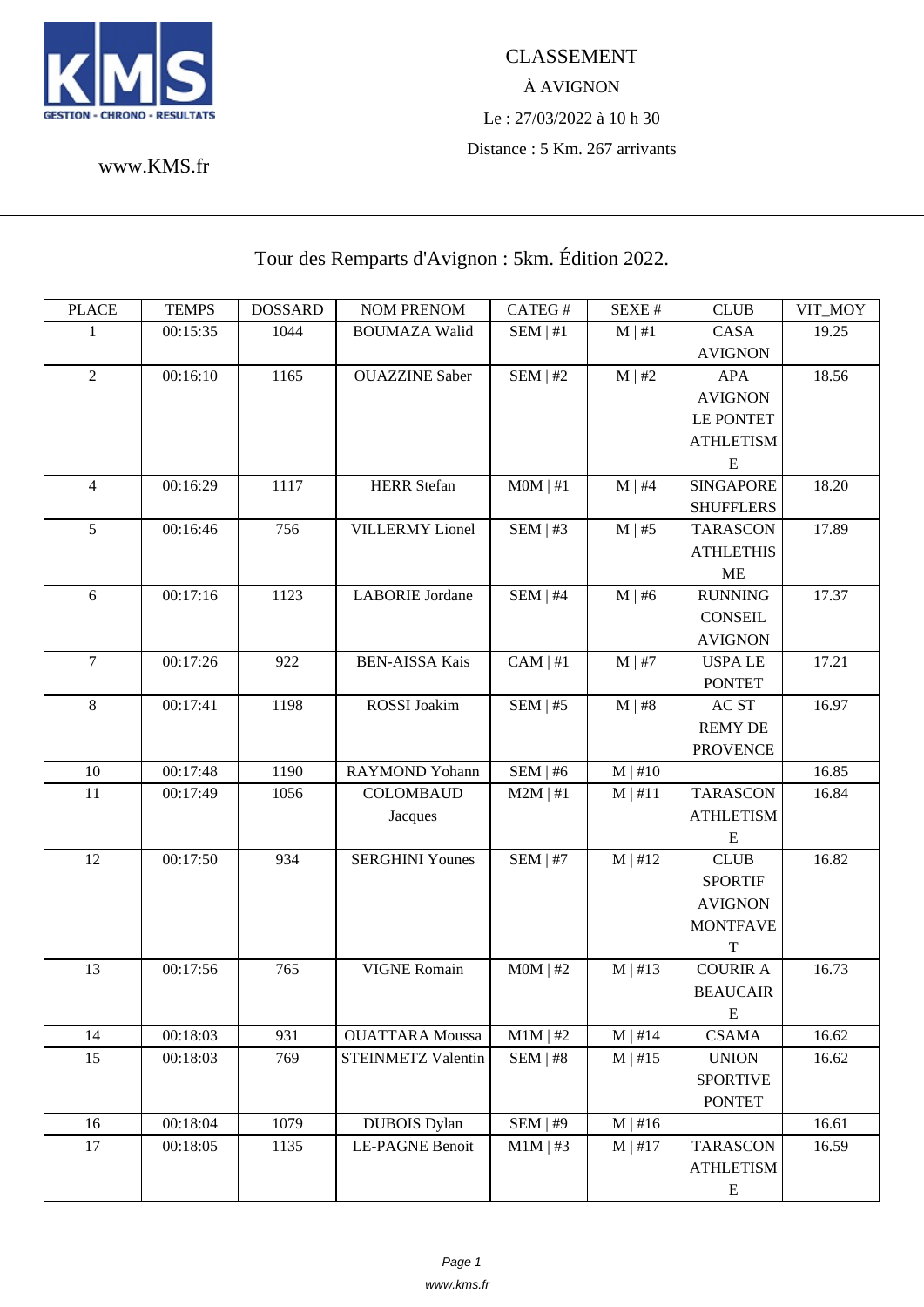| 18<br>00:18:06<br>1040<br>$JUM$   #2<br>$M$   #18<br>U.A<br>16.57<br><b>BOUCHON Nathan</b><br><b>ORANGE</b><br><b>HAUT</b><br><b>VAUCLUSE</b><br>19<br>SEM   #10<br><b>ACEP</b><br>16.53<br>00:18:09<br>766<br><b>VISOMBLAIN</b><br>$M \mid #19$<br>Aurelien<br><b>VALREAS</b><br>20<br>$M3M$   #1<br>16.42<br>00:18:16<br>752<br><b>SERRA Henry</b><br>$M$   #20<br><b>RUNNING</b><br><b>CONSEIL</b><br><b>AVIGNON</b><br>21<br>00:18:17<br>1012<br><b>AGIUS Pierre</b><br>SEM   #11<br>M   #21<br>16.41<br><b>APAUSPA</b><br>22<br>00:18:27<br>1086<br>EL-OUAAZIZI Wadif<br>$M0M$   #3<br><b>RUNNING</b><br>16.26<br>$M$   #22<br><b>CONSEIL</b><br><b>AVIGNON</b><br>23<br>1098<br><b>GAMBAROTTO</b><br>$M1F$   #1<br>F   #1<br>16.25<br>00:18:28<br><b>COURIR A</b><br><b>BEAUCAIR</b><br>Anne<br>E<br>1115<br>16.19<br>24<br>00:18:32<br><b>HAUTAVOINE</b><br>$MOM$   #4<br>$M$   #23<br><b>ACO</b><br>Adrien<br><b>TRIATHLO</b><br>${\bf N}$<br>00:18:36<br><b>LE-BOT Tristan</b><br>$CAM \mid #2$<br>16.13<br>25<br>971<br>$M$   #24<br>26<br><b>BOUCHYKHY</b><br><b>ACEP</b><br>16.11<br>00:18:37<br>1041<br>$JUM$   #3<br>$M$   #25<br>Yannis<br><b>VALREAS</b><br>27<br>00:18:39<br>958<br>SEM   #12<br>16.09<br><b>ROVIRA Yuver</b><br>$M$   #26<br><b>GDH:LES</b><br><b>NIMOIS</b><br>28<br>00:18:42<br>757<br><b>BOUZEKRAOUI</b><br>$M1M$   #4<br>$M$   #27<br>16.04<br>Kamel<br>00:18:51<br>1101<br><b>GERARD</b> Guilhem<br>$MOM$   #5<br><b>TEAM</b><br>15.92<br>29<br>$M$   #28<br><b>PROVENCE</b><br><b>ENDURANC</b> |
|----------------------------------------------------------------------------------------------------------------------------------------------------------------------------------------------------------------------------------------------------------------------------------------------------------------------------------------------------------------------------------------------------------------------------------------------------------------------------------------------------------------------------------------------------------------------------------------------------------------------------------------------------------------------------------------------------------------------------------------------------------------------------------------------------------------------------------------------------------------------------------------------------------------------------------------------------------------------------------------------------------------------------------------------------------------------------------------------------------------------------------------------------------------------------------------------------------------------------------------------------------------------------------------------------------------------------------------------------------------------------------------------------------------------------------------------------------------------------------------------------------------------------------------|
|                                                                                                                                                                                                                                                                                                                                                                                                                                                                                                                                                                                                                                                                                                                                                                                                                                                                                                                                                                                                                                                                                                                                                                                                                                                                                                                                                                                                                                                                                                                                        |
|                                                                                                                                                                                                                                                                                                                                                                                                                                                                                                                                                                                                                                                                                                                                                                                                                                                                                                                                                                                                                                                                                                                                                                                                                                                                                                                                                                                                                                                                                                                                        |
|                                                                                                                                                                                                                                                                                                                                                                                                                                                                                                                                                                                                                                                                                                                                                                                                                                                                                                                                                                                                                                                                                                                                                                                                                                                                                                                                                                                                                                                                                                                                        |
|                                                                                                                                                                                                                                                                                                                                                                                                                                                                                                                                                                                                                                                                                                                                                                                                                                                                                                                                                                                                                                                                                                                                                                                                                                                                                                                                                                                                                                                                                                                                        |
|                                                                                                                                                                                                                                                                                                                                                                                                                                                                                                                                                                                                                                                                                                                                                                                                                                                                                                                                                                                                                                                                                                                                                                                                                                                                                                                                                                                                                                                                                                                                        |
|                                                                                                                                                                                                                                                                                                                                                                                                                                                                                                                                                                                                                                                                                                                                                                                                                                                                                                                                                                                                                                                                                                                                                                                                                                                                                                                                                                                                                                                                                                                                        |
|                                                                                                                                                                                                                                                                                                                                                                                                                                                                                                                                                                                                                                                                                                                                                                                                                                                                                                                                                                                                                                                                                                                                                                                                                                                                                                                                                                                                                                                                                                                                        |
|                                                                                                                                                                                                                                                                                                                                                                                                                                                                                                                                                                                                                                                                                                                                                                                                                                                                                                                                                                                                                                                                                                                                                                                                                                                                                                                                                                                                                                                                                                                                        |
|                                                                                                                                                                                                                                                                                                                                                                                                                                                                                                                                                                                                                                                                                                                                                                                                                                                                                                                                                                                                                                                                                                                                                                                                                                                                                                                                                                                                                                                                                                                                        |
|                                                                                                                                                                                                                                                                                                                                                                                                                                                                                                                                                                                                                                                                                                                                                                                                                                                                                                                                                                                                                                                                                                                                                                                                                                                                                                                                                                                                                                                                                                                                        |
|                                                                                                                                                                                                                                                                                                                                                                                                                                                                                                                                                                                                                                                                                                                                                                                                                                                                                                                                                                                                                                                                                                                                                                                                                                                                                                                                                                                                                                                                                                                                        |
|                                                                                                                                                                                                                                                                                                                                                                                                                                                                                                                                                                                                                                                                                                                                                                                                                                                                                                                                                                                                                                                                                                                                                                                                                                                                                                                                                                                                                                                                                                                                        |
|                                                                                                                                                                                                                                                                                                                                                                                                                                                                                                                                                                                                                                                                                                                                                                                                                                                                                                                                                                                                                                                                                                                                                                                                                                                                                                                                                                                                                                                                                                                                        |
|                                                                                                                                                                                                                                                                                                                                                                                                                                                                                                                                                                                                                                                                                                                                                                                                                                                                                                                                                                                                                                                                                                                                                                                                                                                                                                                                                                                                                                                                                                                                        |
|                                                                                                                                                                                                                                                                                                                                                                                                                                                                                                                                                                                                                                                                                                                                                                                                                                                                                                                                                                                                                                                                                                                                                                                                                                                                                                                                                                                                                                                                                                                                        |
|                                                                                                                                                                                                                                                                                                                                                                                                                                                                                                                                                                                                                                                                                                                                                                                                                                                                                                                                                                                                                                                                                                                                                                                                                                                                                                                                                                                                                                                                                                                                        |
|                                                                                                                                                                                                                                                                                                                                                                                                                                                                                                                                                                                                                                                                                                                                                                                                                                                                                                                                                                                                                                                                                                                                                                                                                                                                                                                                                                                                                                                                                                                                        |
|                                                                                                                                                                                                                                                                                                                                                                                                                                                                                                                                                                                                                                                                                                                                                                                                                                                                                                                                                                                                                                                                                                                                                                                                                                                                                                                                                                                                                                                                                                                                        |
|                                                                                                                                                                                                                                                                                                                                                                                                                                                                                                                                                                                                                                                                                                                                                                                                                                                                                                                                                                                                                                                                                                                                                                                                                                                                                                                                                                                                                                                                                                                                        |
|                                                                                                                                                                                                                                                                                                                                                                                                                                                                                                                                                                                                                                                                                                                                                                                                                                                                                                                                                                                                                                                                                                                                                                                                                                                                                                                                                                                                                                                                                                                                        |
|                                                                                                                                                                                                                                                                                                                                                                                                                                                                                                                                                                                                                                                                                                                                                                                                                                                                                                                                                                                                                                                                                                                                                                                                                                                                                                                                                                                                                                                                                                                                        |
|                                                                                                                                                                                                                                                                                                                                                                                                                                                                                                                                                                                                                                                                                                                                                                                                                                                                                                                                                                                                                                                                                                                                                                                                                                                                                                                                                                                                                                                                                                                                        |
|                                                                                                                                                                                                                                                                                                                                                                                                                                                                                                                                                                                                                                                                                                                                                                                                                                                                                                                                                                                                                                                                                                                                                                                                                                                                                                                                                                                                                                                                                                                                        |
|                                                                                                                                                                                                                                                                                                                                                                                                                                                                                                                                                                                                                                                                                                                                                                                                                                                                                                                                                                                                                                                                                                                                                                                                                                                                                                                                                                                                                                                                                                                                        |
|                                                                                                                                                                                                                                                                                                                                                                                                                                                                                                                                                                                                                                                                                                                                                                                                                                                                                                                                                                                                                                                                                                                                                                                                                                                                                                                                                                                                                                                                                                                                        |
|                                                                                                                                                                                                                                                                                                                                                                                                                                                                                                                                                                                                                                                                                                                                                                                                                                                                                                                                                                                                                                                                                                                                                                                                                                                                                                                                                                                                                                                                                                                                        |
|                                                                                                                                                                                                                                                                                                                                                                                                                                                                                                                                                                                                                                                                                                                                                                                                                                                                                                                                                                                                                                                                                                                                                                                                                                                                                                                                                                                                                                                                                                                                        |
|                                                                                                                                                                                                                                                                                                                                                                                                                                                                                                                                                                                                                                                                                                                                                                                                                                                                                                                                                                                                                                                                                                                                                                                                                                                                                                                                                                                                                                                                                                                                        |
|                                                                                                                                                                                                                                                                                                                                                                                                                                                                                                                                                                                                                                                                                                                                                                                                                                                                                                                                                                                                                                                                                                                                                                                                                                                                                                                                                                                                                                                                                                                                        |
| E                                                                                                                                                                                                                                                                                                                                                                                                                                                                                                                                                                                                                                                                                                                                                                                                                                                                                                                                                                                                                                                                                                                                                                                                                                                                                                                                                                                                                                                                                                                                      |
| 15.71<br>30<br>00:19:06<br>1019<br><b>ALVES Carlos</b><br>$M2M$   #2<br>$M$   #29<br><b>STADE</b>                                                                                                                                                                                                                                                                                                                                                                                                                                                                                                                                                                                                                                                                                                                                                                                                                                                                                                                                                                                                                                                                                                                                                                                                                                                                                                                                                                                                                                      |
| <b>OLYMPIQU</b>                                                                                                                                                                                                                                                                                                                                                                                                                                                                                                                                                                                                                                                                                                                                                                                                                                                                                                                                                                                                                                                                                                                                                                                                                                                                                                                                                                                                                                                                                                                        |
| E ARLESIEN                                                                                                                                                                                                                                                                                                                                                                                                                                                                                                                                                                                                                                                                                                                                                                                                                                                                                                                                                                                                                                                                                                                                                                                                                                                                                                                                                                                                                                                                                                                             |
| 00:19:11<br>SEM   #13<br>$M$   #30<br>984<br><b>VEDRENNE Bruno</b><br>15.64<br>31                                                                                                                                                                                                                                                                                                                                                                                                                                                                                                                                                                                                                                                                                                                                                                                                                                                                                                                                                                                                                                                                                                                                                                                                                                                                                                                                                                                                                                                      |
| 32<br>00:19:14<br><b>CEBE Yoan</b><br>$JUM$   #4<br><b>CSAMA</b><br>15.60<br>930<br>M   #31                                                                                                                                                                                                                                                                                                                                                                                                                                                                                                                                                                                                                                                                                                                                                                                                                                                                                                                                                                                                                                                                                                                                                                                                                                                                                                                                                                                                                                            |
| 33<br><b>GDH:CODIR</b><br>15.56<br>00:19:17<br>755<br><b>SORDELET Xavier</b><br>$M4M$   #1<br>$M$   #32                                                                                                                                                                                                                                                                                                                                                                                                                                                                                                                                                                                                                                                                                                                                                                                                                                                                                                                                                                                                                                                                                                                                                                                                                                                                                                                                                                                                                                |
| 34<br>1180<br>$M1M$   #5<br>15.50<br>00:19:21<br><b>PONTVIANNE</b><br>$M$   #33<br><b>ASVA</b>                                                                                                                                                                                                                                                                                                                                                                                                                                                                                                                                                                                                                                                                                                                                                                                                                                                                                                                                                                                                                                                                                                                                                                                                                                                                                                                                                                                                                                         |
| Nicolas<br><b>VILLENEUV</b>                                                                                                                                                                                                                                                                                                                                                                                                                                                                                                                                                                                                                                                                                                                                                                                                                                                                                                                                                                                                                                                                                                                                                                                                                                                                                                                                                                                                                                                                                                            |
| E LES                                                                                                                                                                                                                                                                                                                                                                                                                                                                                                                                                                                                                                                                                                                                                                                                                                                                                                                                                                                                                                                                                                                                                                                                                                                                                                                                                                                                                                                                                                                                  |
| <b>AVIGNON</b>                                                                                                                                                                                                                                                                                                                                                                                                                                                                                                                                                                                                                                                                                                                                                                                                                                                                                                                                                                                                                                                                                                                                                                                                                                                                                                                                                                                                                                                                                                                         |
| 35<br>1157<br><b>MIALHE Bruno</b><br>$M4M$   #2<br>15.45<br>00:19:25<br>$M$   #34<br><b>TEAM</b>                                                                                                                                                                                                                                                                                                                                                                                                                                                                                                                                                                                                                                                                                                                                                                                                                                                                                                                                                                                                                                                                                                                                                                                                                                                                                                                                                                                                                                       |
| <b>RUNING</b>                                                                                                                                                                                                                                                                                                                                                                                                                                                                                                                                                                                                                                                                                                                                                                                                                                                                                                                                                                                                                                                                                                                                                                                                                                                                                                                                                                                                                                                                                                                          |
| <b>CONSEIL</b>                                                                                                                                                                                                                                                                                                                                                                                                                                                                                                                                                                                                                                                                                                                                                                                                                                                                                                                                                                                                                                                                                                                                                                                                                                                                                                                                                                                                                                                                                                                         |
| 15.22<br>00:19:43<br>928<br>SEM   #14<br>36<br><b>GERARD Baptiste</b><br>$M$   #35                                                                                                                                                                                                                                                                                                                                                                                                                                                                                                                                                                                                                                                                                                                                                                                                                                                                                                                                                                                                                                                                                                                                                                                                                                                                                                                                                                                                                                                     |
| <b>FAURE</b> Aurelien<br>$CAM \mid #3$<br>37<br>00:19:45<br>702<br>15.19<br>$M \mid #36$                                                                                                                                                                                                                                                                                                                                                                                                                                                                                                                                                                                                                                                                                                                                                                                                                                                                                                                                                                                                                                                                                                                                                                                                                                                                                                                                                                                                                                               |
| 38<br>1142<br><b>MALEN Simon</b><br>ESM   #1<br>00:20:11<br>$M$   #37<br><b>BASKETS</b><br>14.86                                                                                                                                                                                                                                                                                                                                                                                                                                                                                                                                                                                                                                                                                                                                                                                                                                                                                                                                                                                                                                                                                                                                                                                                                                                                                                                                                                                                                                       |
| <b>FUMANTES</b>                                                                                                                                                                                                                                                                                                                                                                                                                                                                                                                                                                                                                                                                                                                                                                                                                                                                                                                                                                                                                                                                                                                                                                                                                                                                                                                                                                                                                                                                                                                        |
| 39<br>$M1F$ #2<br>F   #2<br>00:20:27<br>758<br><b>BOUZEKRAOUI</b><br>14.67                                                                                                                                                                                                                                                                                                                                                                                                                                                                                                                                                                                                                                                                                                                                                                                                                                                                                                                                                                                                                                                                                                                                                                                                                                                                                                                                                                                                                                                             |
| Sabine                                                                                                                                                                                                                                                                                                                                                                                                                                                                                                                                                                                                                                                                                                                                                                                                                                                                                                                                                                                                                                                                                                                                                                                                                                                                                                                                                                                                                                                                                                                                 |
| 1092<br><b>FOREST Eric</b><br>$M3M$   #2<br>00:20:52<br>$M$   #38<br><b>TARASCON</b><br>14.38<br>41                                                                                                                                                                                                                                                                                                                                                                                                                                                                                                                                                                                                                                                                                                                                                                                                                                                                                                                                                                                                                                                                                                                                                                                                                                                                                                                                                                                                                                    |
| <b>ATLETISME</b>                                                                                                                                                                                                                                                                                                                                                                                                                                                                                                                                                                                                                                                                                                                                                                                                                                                                                                                                                                                                                                                                                                                                                                                                                                                                                                                                                                                                                                                                                                                       |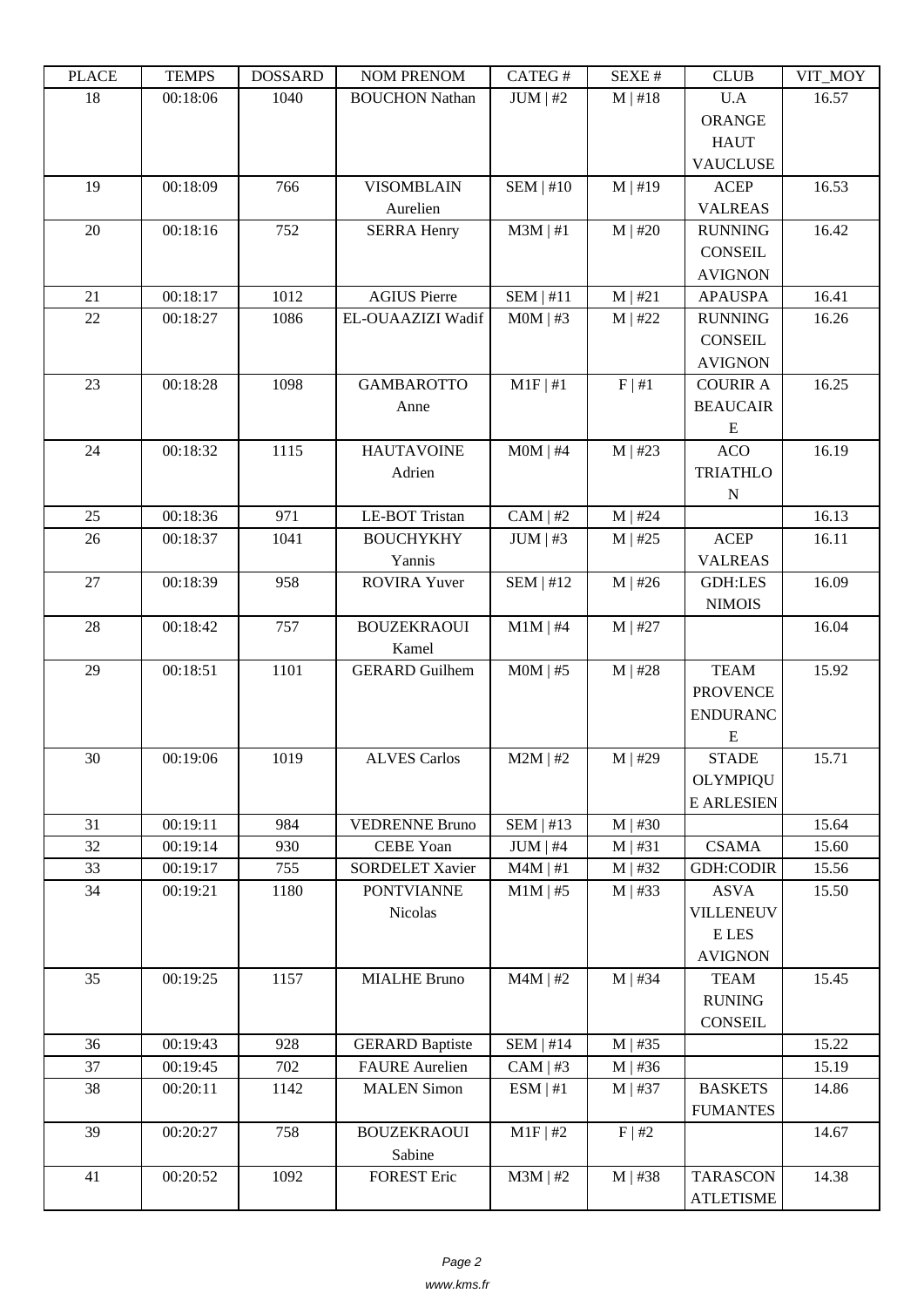| LLAUL | L LIVIII IJ | <b>UUUUUUU</b> | <b>INUINT I INEINUINI</b> | CATLO T       | DL/AL π      | CLUD             | VII_MUI |
|-------|-------------|----------------|---------------------------|---------------|--------------|------------------|---------|
| 42    | 00:21:02    | 1112           | <b>GUGLIELMINOTTI</b>     | $M3M$   #3    | $M$   #39    | <b>COURIR A</b>  | 14.26   |
|       |             |                | Jean-Philippe             |               |              | <b>BEAUCAIR</b>  |         |
|       |             |                |                           |               |              | E                |         |
| 43    | 00:21:04    | 1024           | <b>BEAURIN Gilles</b>     | $M2M$   #3    | $M$   #40    |                  | 14.24   |
| 44    | 00:21:08    | 768            | VAN-HALST Andrea          | MIM   #1      | M   #41      |                  | 14.20   |
| 45    | 00:21:11    | 1023           | <b>AYME</b> Laurie        | ESF   #1      | $F \mid #4$  | <b>ALPT</b>      | 14.16   |
|       |             |                |                           |               |              | <b>AVIGNON</b>   |         |
|       |             |                |                           |               |              | <b>LE PONTET</b> |         |
|       |             |                |                           |               |              | <b>TRIATHLO</b>  |         |
|       |             |                |                           |               |              | N                |         |
| 46    | 00:21:24    | 920            | <b>ALINAT Camille</b>     | $SEF$   #1    | F   #5       |                  | 14.02   |
| 47    | 00:21:28    | 1052           | <b>CHEVILLARD Marc</b>    | $M3M$   #4    | $M$   #42    | <b>RUNNING</b>   | 13.98   |
|       |             |                |                           |               |              | <b>CONSEIL</b>   |         |
|       |             |                |                           |               |              | <b>AVIGNON</b>   |         |
| 48    | 00:21:29    | 1093           | <b>FOUQUET Mathilde</b>   | SEF   #2      | $F$   #6     | <b>RUNNING</b>   | 13.96   |
|       |             |                |                           |               |              | <b>CONSEIL</b>   |         |
|       |             |                |                           |               |              | <b>AVIGNON</b>   |         |
| 49    | 00:21:35    | 1062           | <b>COUVREUR Nadine</b>    | $SEF$   #3    | F   #7       | <b>TARASCON</b>  | 13.90   |
|       |             |                |                           |               |              | <b>ATHLETHIS</b> |         |
|       |             |                |                           |               |              | <b>ME</b>        |         |
| 51    | 00:22:09    | 990            | <b>BONNEFOY Emilie</b>    | $M1F$   #3    | F   #8       |                  | 13.54   |
| 52    | 00:22:16    | 1055           | <b>COLLIN Jan-Lou</b>     | $M5M$   #1    | $M$   #44    |                  | 13.47   |
| 53    | 00:22:24    | 767            | <b>VISOMBLAIN</b>         | ESM   #2      | $M$   #45    | <b>ACEP</b>      | 13.39   |
|       |             |                | Faustin                   |               |              | <b>VALREAS</b>   |         |
| 54    | 00:22:29    | 719            | <b>VERDI Bruno</b>        | $M4M$   #3    | $M$   #46    |                  | 13.34   |
| 55    | 00:22:32    | 1185           | <b>PUECH Bastien</b>      | ESM   #3      | $M$   #47    |                  | 13.31   |
| 56    | 00:22:41    | 914            | <b>BONNAFOUX Brice</b>    | $M1M$   #7    | $M$   #48    | <b>GDH:DSL1</b>  | 13.23   |
| 57    | 00:22:46    | 1162           | <b>NEYROU</b>             | $SEM$   #15   | $M$   #49    | <b>ALPT</b>      | 13.18   |
|       |             |                | Jean-Martial              |               |              | <b>AVIGNON</b>   |         |
|       |             |                |                           |               |              | <b>LE PONTET</b> |         |
|       |             |                |                           |               |              | <b>TRIATHLO</b>  |         |
|       |             |                |                           |               |              | $\mathbf N$      |         |
| 58    | 00:22:49    | 1091           | FEUILLOIS Rachel          | $SEF$   #4    | F   #9       | KB               | 13.15   |
|       |             |                |                           |               |              | <b>RUNNING</b>   |         |
| 59    | 00:23:00    | 938            | <b>FRANCK Pierre</b>      | $M3M$   #5    | $M$   #50    | <b>CSAMA</b>     | 13.04   |
| 61    | 00:23:19    | 943            | <b>ABDELLI</b> Jordan     | SEM   #16     | $M$   #52    | <b>GDH:DELT</b>  | 12.87   |
|       |             |                |                           |               |              | A FORME          |         |
| 63    | 00:23:30    | 935            | <b>AROCA Eddy</b>         | $M2M$   #4    | $M$   #54    | <b>CSAMA</b>     | 12.77   |
| 64    | 00:23:31    | 945            | <b>BOUCETTA</b>           | $M2M$   #5    | $M$   #55    | GDH:DELT         | 12.76   |
|       |             |                | Mohamed                   |               |              | A FORME          |         |
| 65    | 00:23:33    | 963            | <b>ROBIN Gabriel</b>      | $M1M$   #9    | $M \mid #56$ | GDH:DELT         | 12.74   |
|       |             |                |                           |               |              | A DREAM          |         |
| 68    | 00:23:51    | 1119           | <b>JAUD</b> Marion        | SEF   #5      | F   #10      | <b>ACEP</b>      | 12.58   |
|       |             |                |                           |               |              | <b>VALREAS</b>   |         |
| 69    | 00:24:04    | 1134           | LE-FOULGOC                | $CAM \mid #4$ | $M$   #59    |                  | 12.47   |
|       |             |                | <b>Baptiste</b>           |               |              |                  |         |
| 70    | 00:24:15    | 1105           | <b>GIAMBARRESI</b>        | $SEM$   #17   | $M$   #60    |                  | 12.37   |
|       |             |                | Emeric                    |               |              |                  |         |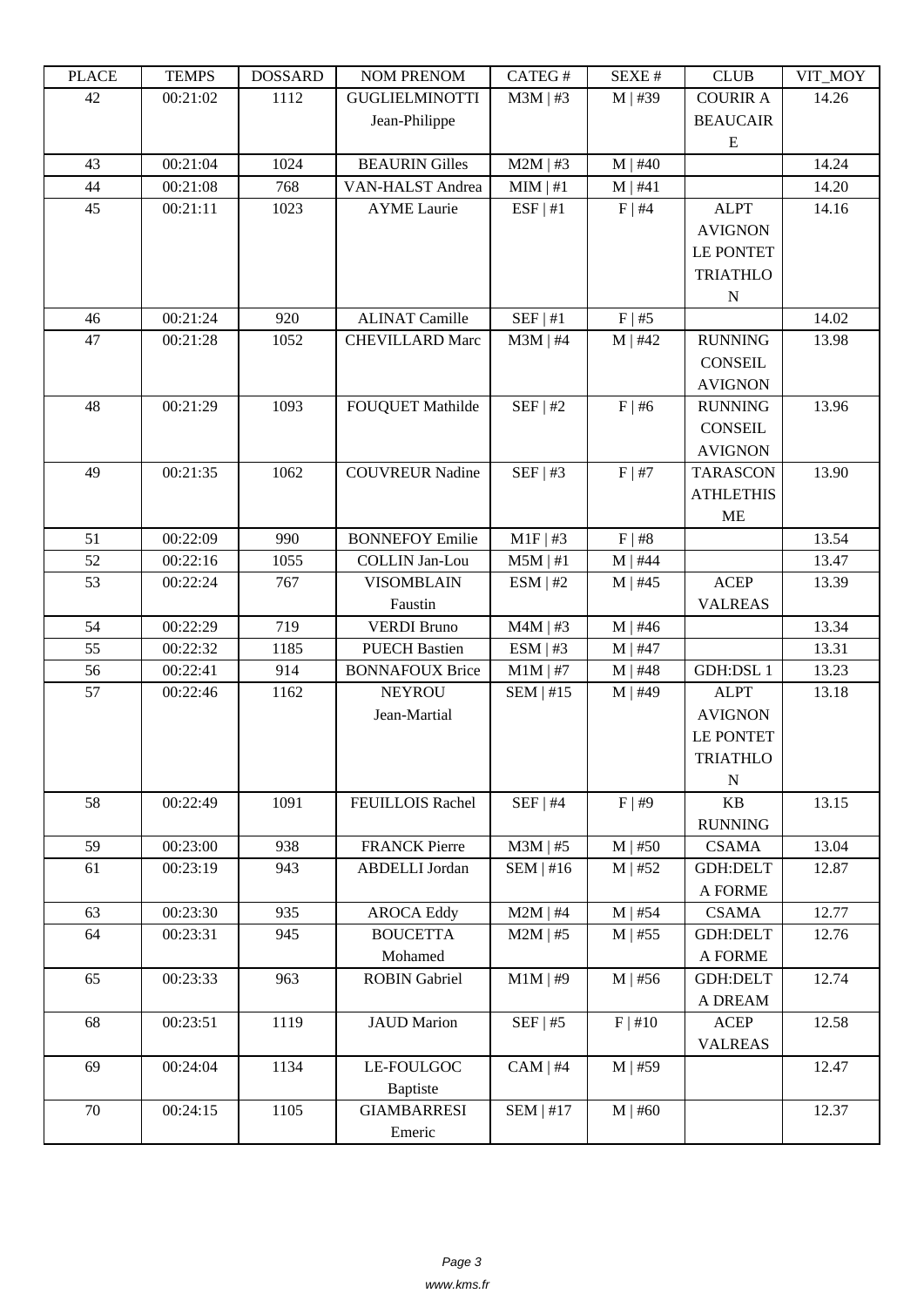| LLAUL | <u>ר דוגרדו</u> | <u> עוזרומטרע</u> | NUM TNENUM                | CATLO T       | DIEZA E II | CLUD             | YII_MUI |
|-------|-----------------|-------------------|---------------------------|---------------|------------|------------------|---------|
| 71    | 00:24:26        | 1018              | <b>ALLEMAND</b>           | $M4M$   #4    | M   #61    | <b>ASSOCIATI</b> | 12.28   |
|       |                 |                   | Jean-Claude               |               |            | ON LA            |         |
|       |                 |                   |                           |               |            | <b>GAMBADE</b>   |         |
|       |                 |                   |                           |               |            | <b>ROCHEFOR</b>  |         |
|       |                 |                   |                           |               |            | <b>TAISE</b>     |         |
| 72    | 00:24:43        | 924               | ROMERO Leo                | $CAM \mid #5$ | $M$   #62  |                  | 12.14   |
| 73    | 00:24:45        | 720               | <b>VIVARD Sylvie</b>      | $M3F$   #2    | F   #11    | <b>MC NIMES</b>  | 12.12   |
| 74    | 00:24:49        | 1151              | <b>MARTINOT Yanis</b>     | $CAM \mid #6$ | $M$   #63  |                  | 12.09   |
| 75    | 00:25:05        | 1153              | <b>MATECKI</b> Marie      | $M2F$   #1    | F   #12    | <b>LA FOULEE</b> | 11.96   |
|       |                 |                   |                           |               |            | <b>DES</b>       |         |
|       |                 |                   |                           |               |            | <b>SORGUES</b>   |         |
| 78    | 00:25:48        | 912               | <b>HAVOT</b> Frederic     | $M1M$   #10   | $M$   #66  | <b>GDH:DSL1</b>  | 11.63   |
| 79    | 00:25:55        | 1060              | <b>COULLOMB</b>           | $M3M$   #6    | $M$   #67  | <b>CLUB DES</b>  | 11.58   |
|       |                 |                   | Benjamin                  |               |            | <b>SANGLIERS</b> |         |
| 80    | 00:26:00        | 964               | <b>DROUET</b> Benjamin    | $M3M$   #7    | $M$   #68  | <b>GDH:EQUIP</b> | 11.54   |
|       |                 |                   |                           |               |            | E DE CHOC        |         |
|       |                 |                   |                           |               |            | <b>DJRH</b>      |         |
| 82    | 00:26:05        | 1063              | <b>DAUVERGNE</b>          | $SEF$   #6    | F   #13    |                  | 11.50   |
|       |                 |                   | Margot                    |               |            |                  |         |
| 83    | 00:26:06        | 1097              | <b>GABRIEL Marie</b>      | $M1F$ #4      | F   #14    | <b>JOG'IN</b>    | 11.49   |
|       |                 |                   |                           |               |            | <b>NATURE</b>    |         |
|       |                 |                   |                           |               |            | <b>TAVEL</b>     |         |
| 84    | 00:26:13        | 936               | <b>BARBAT</b> Benjamin    | $MOM$   #6    | $M$   #70  | <b>CSAMA</b>     | 11.44   |
| 86    | 00:26:21        | 1193              | <b>RIPERTO Viviane</b>    | $M4F$   #1    | F   #15    | <b>GDH:TEAM</b>  | 11.39   |
|       |                 |                   |                           |               |            | <b>ROCKET</b>    |         |
| 87    | 00:26:32        | 1029              | <b>BERNARD</b> Leo        | $SEM$   #18   | $M$   #72  |                  | 11.31   |
| 88    | 00:26:47        | 1061              | <b>COURGEY Eugenie</b>    | ESF   #2      | $F$   #16  |                  | 11.20   |
| 90    | 00:26:54        | 1114              | HABBOUCHE Sophie          | $M1F$ #5      | F   #17    |                  | 11.15   |
| 91    | 00:26:58        | 1144              | MARCHAL-DOMBR             | $SEF$   #7    | F   #18    |                  | 11.12   |
|       |                 |                   | <b>AT Pauline</b>         |               |            |                  |         |
| 92    | 00:26:59        | 1096              | <b>FULGINI</b> Laurent    | $M2M$   #6    | $M$   #74  |                  | 11.12   |
| 93    | 00:27:08        | 942               | <b>ALEXANDRE Anais</b>    | CAF   #1      | F   #19    | <b>ASVA</b>      | 11.06   |
|       |                 |                   |                           |               |            | VILLENEUV        |         |
|       |                 |                   |                           |               |            | E LES            |         |
|       |                 |                   |                           |               |            | <b>AVIGNON</b>   |         |
| 94    | 00:27:13        | 1167              | <b>PANIS Anaelle</b>      | SEF   #8      | $F$   #20  | <b>MISTRAL</b>   | 11.02   |
|       |                 |                   |                           |               |            | <b>TRIAT'CLU</b> |         |
|       |                 |                   |                           |               |            | $\, {\bf B}$     |         |
| 95    | 00:27:15        | 919               | <b>MARTI</b> Artemis      | $JUF \mid #1$ | F   #21    |                  | 11.01   |
| 97    | 00:27:22        | 1129              | <b>LAUGIER Maxime</b>     | $CAM \mid #7$ | $M$   #76  |                  | 10.96   |
| 98    | 00:27:23        | 1049              | <b>CHAILLOU</b> Stephanie | $M2F$   #2    | F   #22    | <b>BASKETS</b>   | 10.96   |
|       |                 |                   |                           |               |            | <b>FUMANTES</b>  |         |
| 99    | 00:27:25        | 701               | <b>SILVESTRE Bernard</b>  | $M8M$   #1    | M   #77    |                  | 10.94   |
| 100   | 00:27:32        | 1169              | <b>PASNON Matthieu</b>    | $MOM$   #7    | $M$   #78  | <b>GDH:LES</b>   | 10.90   |
|       |                 |                   |                           |               |            | <b>NIMOIS</b>    |         |
| 104   | 00:27:54        | 1109              | <b>GOUVERNET</b>          | $M2M$   #7    | $M$   #82  |                  | 10.75   |
|       |                 |                   | Stephane                  |               |            |                  |         |
| 106   | 00:27:58        | 1122              | <b>JULIE-SUZANNE</b>      | $M1F$ #6      | F   #23    |                  | 10.73   |
|       |                 |                   | Doris                     |               |            |                  |         |
| 107   | 00:27:59        | 1103              | <b>GERMAIN</b>            | $CAF$   #2    | $F$   #24  |                  | 10.72   |
|       |                 |                   | Marie-Capucine            |               |            |                  |         |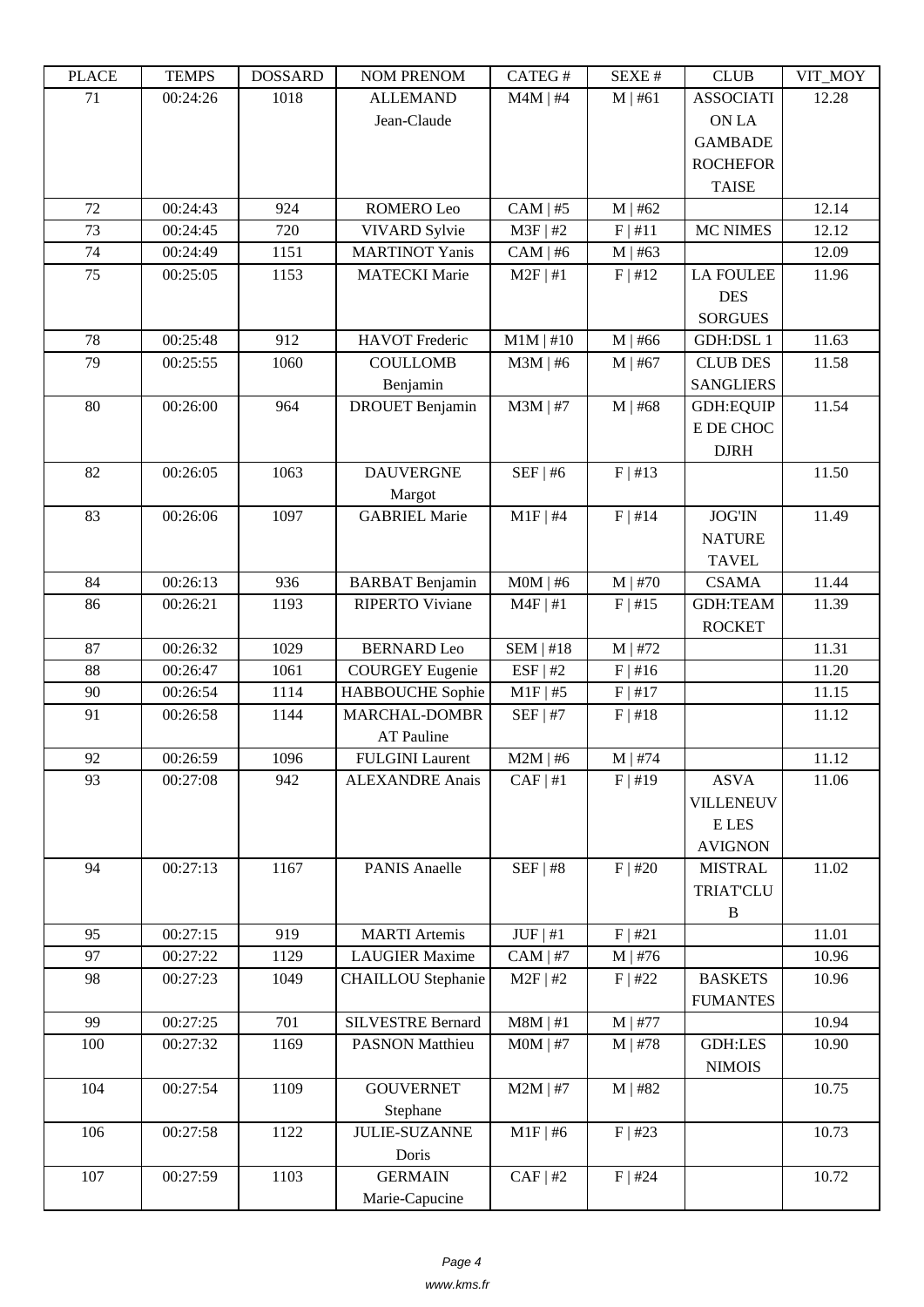| LLAUD | L LIVIII IJ | <b>UUUUUUU</b> | <b>INUMER NETVUM</b>    | CATLO T          | υL/ΛL π       | CLUD             | <del>ו∪וע</del> _ווי |
|-------|-------------|----------------|-------------------------|------------------|---------------|------------------|----------------------|
| 108   | 00:28:00    | 973            | <b>BRIHAT</b> Delphine  | $M2F$   #3       | $F$   #25     |                  | 10.71                |
| 109   | 00:28:07    | 915            | <b>ALCALDE</b> Celine   | $M1F$ #7         | $F$   #26     |                  | 10.67                |
| 110   | 00:28:10    | 1081           | <b>DUMON</b> Emma       | SEF   #9         | $F$   #27     | <b>GDH:LES</b>   | 10.65                |
|       |             |                |                         |                  |               | <b>NIMOIS</b>    |                      |
| 111   | 00:28:10    | 1191           | <b>REBOURCEL</b>        | SEF   #10        | F   #28       | <b>GDH:LES</b>   | 10.65                |
|       |             |                | Amandine                |                  |               | <b>NIMOIS</b>    |                      |
| 113   | 00:28:18    | 761            | <b>SCOTTI</b> Ivan      | $M3M$   #8       | $M$   #85     | CASA             | 10.60                |
| 116   | 00:28:27    | 1174           | <b>PIJUANT</b>          | SEF   #11        | $F$   #29     |                  | 10.54                |
|       |             |                | Marie-Jeanne            |                  |               |                  |                      |
| 117   | 00:28:29    | 929            | <b>BARADUC</b> Pierre   | $M8M$   #2       | $M$   #88     |                  | 10.53                |
| 118   | 00:28:29    | 951            | <b>LISKA</b> Nathalie   | $M3F$ #3         | $F$   #30     | <b>GDH:MARS</b>  | 10.53                |
|       |             |                |                         |                  |               | <b>POWER</b>     |                      |
| 119   | 00:28:31    | 1047           | <b>BRUNEAU Philippe</b> | $M4M$   #5       | M   #89       |                  | 10.52                |
| 120   | 00:28:57    | 1085           | EL-KAMISSI Choukri      | $M3M$   #9       | $M$   #90     | <b>ASSOCIATI</b> | 10.36                |
|       |             |                |                         |                  |               | ON               |                      |
|       |             |                |                         |                  |               | <b>COMBES ET</b> |                      |
|       |             |                |                         |                  |               | <b>CRETES</b>    |                      |
| 121   | 00:29:00    | 1067           | <b>DELORME</b> Benjamin | <b>SEM   #19</b> | M   #91       |                  | 10.34                |
| 122   | 00:29:01    | 1143           | <b>MANNINO</b> Jeremy   | $MOM$   #8       | $M$   #92     | <b>PRCI</b>      | 10.34                |
| 124   | 00:29:12    | 907            | <b>MENARD Valentine</b> | $MIF$ #1         | $F$   #32     | <b>GDH:DSL1</b>  | 10.27                |
| 125   | 00:29:27    | 1042           | <b>BOUGE Olivier</b>    | $M2M$   #8       | $M$   #93     | <b>OUMPACK</b>   | 10.19                |
| 127   | 00:29:39    | 1046           | <b>BRUNEAU Corinne</b>  | $M3F$   #4       | F   #33       |                  | 10.12                |
| 128   | 00:29:47    | 1189           | <b>RAMIREZ Marie</b>    | $M1F$   #8       | $F$   #34     |                  | 10.07                |
| 130   | 00:29:49    | 1075           | DONETSKAIA Daria        | SEF   #12        | $F$   #35     |                  | 10.06                |
| 131   | 00:29:52    | 1141           | <b>MALBERT</b> Arnaud   | $MOM$   #9       | $M$   #96     | <b>GDH:TEAM</b>  | 10.04                |
|       |             |                |                         |                  |               | <b>ROCKET</b>    |                      |
| 132   | 00:29:53    | 1058           | <b>COLOMBIER Michel</b> | $M6M$   #1       | $M$   #97     | <b>COLOMBIE</b>  | 10.04                |
|       |             |                |                         |                  |               | $\mathbb{R}$     |                      |
| 133   | 00:29:58    | 1181           | <b>PORET Niels</b>      | <b>SEM   #20</b> | $M$   #98     | <b>GDH:TEAM</b>  | 10.01                |
|       |             |                |                         |                  |               | <b>ROCKET</b>    |                      |
| 134   | 00:30:06    | 775            | <b>RUBI</b> Leo         | ESM   #4         | M   #99       | <b>LES</b>       | 9.97                 |
|       |             |                |                         |                  |               | <b>FOULEES</b>   |                      |
|       |             |                |                         |                  |               | <b>PELISANNA</b> |                      |
|       |             |                |                         |                  |               | <b>ISES</b>      |                      |
| 135   | 00:30:12    | 1014           | ALAMI-MEJJATI           | $SEM$   #21      | $M \mid #100$ | SCO              | 9.93                 |
|       |             |                | Samy                    |                  |               | <b>SAINTE</b>    |                      |
|       |             |                |                         |                  |               | <b>MARGUERI</b>  |                      |
|       |             |                |                         |                  |               | <b>TE-MARSEI</b> |                      |
|       |             |                |                         |                  |               | LLE              |                      |
| 136   | 00:30:17    | 1065           | <b>DELAUNAY Milene</b>  | $M1F$ #9         | $F$   #36     |                  | 9.91                 |
| 137   | 00:30:18    | 774            | <b>RUBI</b> Stephane    | $M3M$   #10      | M   #101      | LES              | 9.90                 |
|       |             |                |                         |                  |               | <b>FOULEES</b>   |                      |
|       |             |                |                         |                  |               | <b>PELISSANN</b> |                      |
|       |             |                |                         |                  |               | <b>AISES</b>     |                      |
| 138   | 00:30:20    | 1094           | FOURNIER Ornella        | SEF   #13        | $F$   #37     | <b>TARASCON</b>  | 9.89                 |
| 139   | 00:30:20    | 1308           | <b>DUCRET</b> Jacques   | $M6M$   #2       | M   #102      |                  | 9.89                 |
| 140   | 00:30:21    | 1054           | <b>COLLIN Annie</b>     | $M4F$   #2       | $F$   #38     |                  | 9.88                 |
| 141   | 00:30:28    | 969            | <b>BENOIT Corine</b>    | $M3F$   #5       | $F$   #39     |                  | 9.85                 |
| 142   | 00:30:29    | 970            | <b>BENOIT Fabrice</b>   | $M3M$   #11      | $M$   #103    | C LE PIED        | 9.84                 |
| 143   | 00:30:31    | 1102           | <b>GERMAIN Elodie</b>   | $M2F$   #4       | $F$   #40     |                  | 9.83                 |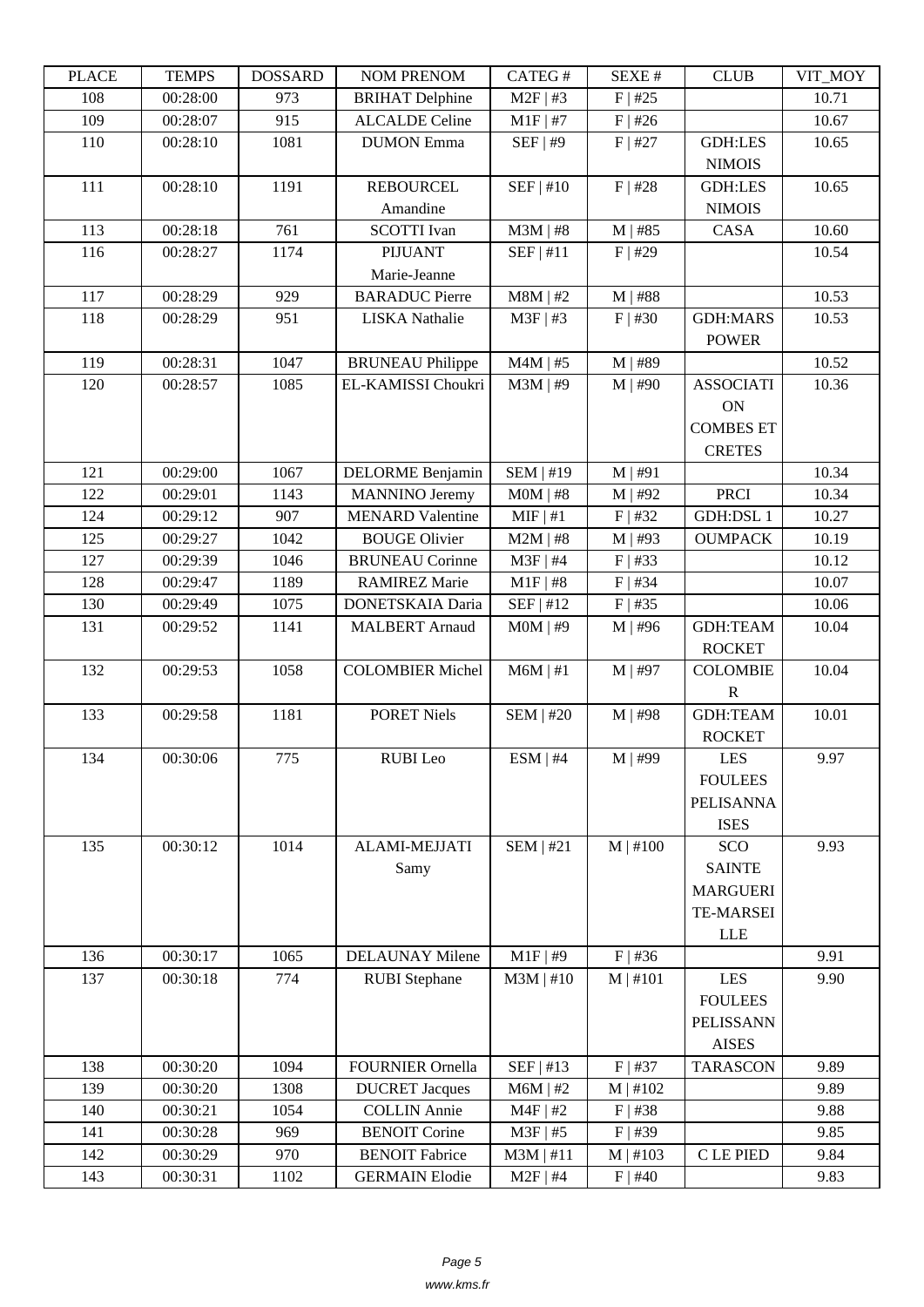| LEACE | <u>ר דוגרדו</u> | <b>UUUUUUU</b> | <b>NUMERICAN</b>         | CATLO T     | יד בב/גבוט    | CLUD             | VII_WIO I |
|-------|-----------------|----------------|--------------------------|-------------|---------------|------------------|-----------|
| 144   | 00:30:32        | 917            | <b>IVAN Celine</b>       | $M2F$   #5  | F   #41       | GDH:DELT         | 9.83      |
|       |                 |                |                          |             |               | A FORCE          |           |
| 145   | 00:30:36        | 1159           | <b>MOUGIN Anais</b>      | $SEF$   #14 | $F$   #42     |                  | 9.80      |
| 146   | 00:30:38        | 1173           | PHILIPPE Florence        | $M2F$ #6    | $F$   #43     | <b>OUMPACK</b>   | 9.79      |
| 147   | 00:30:45        | 1145           | <b>MARIA</b> Mounia      | SEF   #15   | $F$   #44     | <b>GDH:MARS</b>  | 9.76      |
|       |                 |                |                          |             |               | <b>POWER</b>     |           |
| 148   | 00:30:45        | 950            | <b>AVIS Magali</b>       | $M2F$   #7  | $F$   #45     | <b>GDH:MARS</b>  | 9.76      |
|       |                 |                |                          |             |               | <b>POWER</b>     |           |
| 153   | 00:31:04        | 1090           | <b>FERRER Maud</b>       | SEF   #16   | $F$   #46     |                  | 9.66      |
| 154   | 00:31:19        | 1127           | <b>BENRABAH Elise</b>    | ESF   #3    | $F$   #47     |                  | 9.58      |
| 155   | 00:31:20        | 1036           | <b>BONNEFON Laurent</b>  | $M4M$   #6  | M   #108      |                  | 9.57      |
| 156   | 00:31:23        | 1178           | <b>PLAYE</b> Delphine    | $M2F$   #8  | $F$   #48     |                  | 9.56      |
| 157   | 00:31:25        | 1156           | <b>MERLE Lucie</b>       | $M1F$   #10 | $F$   #49     |                  | 9.55      |
| 160   | 00:31:30        | 968            | <b>LAURANT</b> Magali    | $M1F$   #12 | F   #51       |                  | 9.52      |
| 161   | 00:31:31        | 949            | <b>NOUGIER Christian</b> | $M5M$   #2  | $M \mid #110$ | <b>GDH:LES</b>   | 9.52      |
|       |                 |                |                          |             |               | <b>IMPROBAB</b>  |           |
|       |                 |                |                          |             |               | <b>LES</b>       |           |
| 162   | 00:31:31        | 1077           | <b>DOURNAUX Maceo</b>    | $MIM$   #2  | $M$   #111    |                  | 9.52      |
| 163   | 00:31:33        | 1121           | <b>JOUVENTIN Patrick</b> | $M5M$   #3  | M   #112      |                  | 9.51      |
| 165   | 00:31:42        | 1078           | <b>DOURNAUX Nicolas</b>  | $M2M$   #9  | $M$   #114    |                  | 9.46      |
| 167   | 00:31:50        | 904            | LO Fleur                 | $SEF$   #17 | $F$   #52     | <b>GDH:PRINC</b> | 9.42      |
|       |                 |                |                          |             |               | <b>ESSE EN</b>   |           |
|       |                 |                |                          |             |               | <b>BASKET</b>    |           |
| 168   | 00:31:56        | 965            | <b>DUMONT</b>            | $M1F$   #13 | $F$   #53     |                  | 9.39      |
|       |                 |                | Anne-Laure               |             |               |                  |           |
| 169   | 00:32:04        | 980            | <b>MESA</b> Aurelie      | $M1F$   #14 | $F$   #54     |                  | 9.36      |
| 171   | 00:32:10        | 1130           | <b>LAUTREDOU Eve</b>     | $ESF$   #4  | $F$   #55     |                  | 9.33      |
| 173   | 00:32:31        | 903            | DE-SAINT-SULPICE         | $MOF$   #1  | $F$   #56     | <b>GDH:PRINC</b> | 9.23      |
|       |                 |                | Jessica                  |             |               | <b>ESSE EN</b>   |           |
|       |                 |                |                          |             |               | <b>BASKET</b>    |           |
| 174   | 00:32:38        | 972            | <b>RAYNAL Vincent</b>    | $M3M$   #12 | M   #118      |                  | 9.19      |
| 175   | 00:33:07        | 778            | <b>THEVENET Michel</b>   | $M4M$   #7  | M   #119      |                  | 9.06      |
| 176   | 00:33:07        | 777            | <b>THEVENET Auriane</b>  | SEF   #18   | $F$   #57     |                  | 9.06      |
| 177   | 00:33:25        | 1199           | <b>ROTONDI</b> Francoise | $M4F$   #3  | $F$   #58     |                  | 8.98      |
| 180   | 00:33:45        | 772            | <b>FONTAINE Julie</b>    | $MOF$   #2  | $F$   #59     |                  | 8.89      |
| 181   | 00:33:45        | 905            | <b>GORI</b> Audrey       | $M2F$   #9  | $F$   #60     | <b>GDH:PRINC</b> | 8.89      |
|       |                 |                |                          |             |               | <b>ESSE EN</b>   |           |
|       |                 |                |                          |             |               | <b>BASKET</b>    |           |
| 182   | 00:33:48        | 1072           | <b>DIDIER Yveline</b>    | $M6F$   #1  | F   #61       |                  | 8.88      |
| 183   | 00:33:48        | 1071           | <b>DIDIER Roger</b>      | $M6M$   #3  | M   #122      |                  | 8.88      |
| 184   | 00:33:49        | 771            | <b>ARIDHI</b> Clementine | $MOF$ #3    | $F$   #62     |                  | 8.87      |
| 186   | 00:34:07        | 754            | SPERANZA Louise          | SEF   #19   | $F$   #63     |                  | 8.79      |
| 187   | 00:34:10        | 1030           | <b>BERNARD Lucie</b>     | SEF   #20   | $F$   #64     |                  | 8.78      |
| 188   | 00:34:10        | 1037           | <b>BONNEFOY Emilie</b>   | $M1F$   #15 | $F$   #65     | <b>COSSLMA</b>   | 8.78      |
| 189   | 00:34:12        | 961            | FAUCHERON Magali         | $M2F$   #10 | $F$   #66     | GDH:DELT         | 8.77      |
|       |                 |                |                          |             |               | A DREAM          |           |
| 190   | 00:34:24        | 1195           | <b>ROCHE Matthieu</b>    | $M2M$   #10 | $M$   #124    | <b>GDH:MALIB</b> | 8.72      |
|       |                 |                |                          |             |               | $\mathbf U$      |           |
| 191   | 00:34:25        | 1069           | <b>DEMOUVEAUX</b>        | $M3F$   #6  | $F$   #67     | <b>GDH:MALIB</b> | 8.72      |
|       |                 |                | Caroline                 |             |               | $\mathbf U$      |           |
|       |                 |                |                          |             |               |                  |           |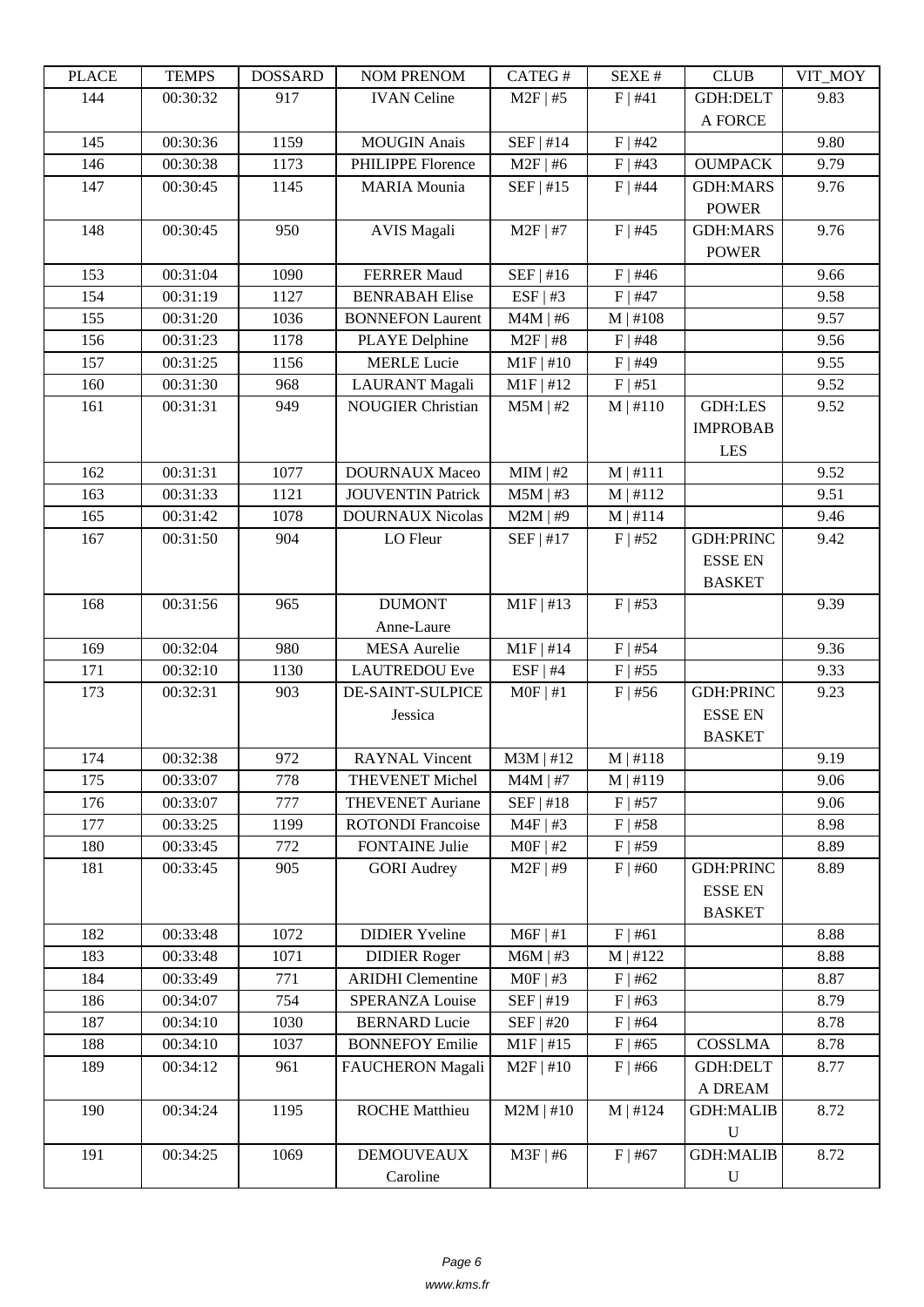| LLAUL | L LIVIII IJ | <u> טעדעמטרע</u> | <b>INUMER NETVUM</b>      | CΛ1 LU π    | DL/AL π   | CLUD             | VII_WIO I |
|-------|-------------|------------------|---------------------------|-------------|-----------|------------------|-----------|
| 192   | 00:34:29    | 901              | <b>MOUTET</b> Ingrid      | $M3F$   #7  | $F$   #68 | <b>GDH:PRINC</b> | 8.70      |
|       |             |                  |                           |             |           | <b>ESSE EN</b>   |           |
|       |             |                  |                           |             |           | <b>BASKET</b>    |           |
| 193   | 00:34:30    | 937              | <b>BOUDAS</b> Caroline    | $MOF$   #4  | $F$   #69 | <b>CSAMA</b>     | 8.70      |
| 194   | 00:34:32    | 940              | <b>MORARU</b> Mihaela     | SEF   #21   | $F$   #70 | <b>CSAMA</b>     | 8.69      |
| 195   | 00:34:36    | 1150             | <b>MARTINEZ Marine</b>    | SEF   #22   | F   #71   |                  | 8.67      |
| 197   | 00:34:55    | 967              | <b>VIEUBLED Marion</b>    | $M1F$   #16 | $F$   #72 |                  | 8.59      |
| 198   | 00:34:59    | 1161             | <b>MUNOZ Nathalie</b>     | $M4F$   #4  | $F$   #73 |                  | 8.58      |
| 200   | 00:35:28    | 959              | <b>GARDIOL Elodie</b>     | $M1F$   #17 | $F$   #74 |                  | 8.46      |
| 201   | 00:35:31    | 960              | PARRA Stephanie           | $M1F$   #18 | $F$   #75 |                  | 8.45      |
| 202   | 00:35:38    | 753              | <b>SANJUAN Emilie</b>     | SEF   #23   | $F$   #76 |                  | 8.42      |
| 203   | 00:35:54    | 916              | <b>ENJOLRAS</b> Christine | $M3F$   #8  | $F$   #77 | <b>GDH:DSL1</b>  | 8.36      |
| 205   | 00:36:03    | 966              | <b>MOULLEC</b> Laureen    | SEF   #24   | $F$   #78 |                  | 8.32      |
| 206   | 00:36:07    | 1048             | <b>CAYROL</b> Sophie      | $SEF$   #25 | $F$   #79 |                  | 8.31      |
| 207   | 00:36:11    | 921              | <b>DUFOUR Fanny</b>       | SEF   #26   | $F$   #80 |                  | 8.29      |
| 208   | 00:37:01    | 1057             | <b>COLOMBIER</b>          | $M7F$   #1  | F   #81   |                  | 8.10      |
|       |             |                  | Bernadette                |             |           |                  |           |
| 209   | 00:37:17    | 957              | <b>GARCONNET</b>          | SEF   #27   | $F$   #82 | <b>GDH:LES</b>   | 8.05      |
|       |             |                  | Emmanuelle                |             |           | <b>NIMOIS</b>    |           |
| 210   | 00:37:20    | 1053             | <b>CLEMENT Olivier</b>    | $M1M$   #19 | M   #128  | <b>ALPT</b>      | 8.04      |
|       |             |                  |                           |             |           | <b>AVIGNON</b>   |           |
|       |             |                  |                           |             |           | <b>LE PONTET</b> |           |
|       |             |                  |                           |             |           | <b>TRIATHLO</b>  |           |
|       |             |                  |                           |             |           | N                |           |
| 212   | 00:37:39    | 946              | <b>LARREGNESTE</b>        | SEF   #28   | $F$   #84 | <b>GDH:DELT</b>  | 7.97      |
|       |             |                  | Valentine                 |             |           | A FORME          |           |
| 213   | 00:37:41    | 962              | PESSELIER Solene          | $M1F$   #20 | $F$   #85 | <b>GDH:DELT</b>  | 7.96      |
|       |             |                  |                           |             |           | A DREAM          |           |
| 214   | 00:39:40    | 926              | <b>SOMNIER Eugene</b>     | $M6M$   #4  | M   #129  | <b>AUCUN</b>     | 7.56      |
| 215   | 00:40:19    | 1170             | <b>PAUTU Marc</b>         | $M7M$   #1  | M   #130  |                  | 7.44      |
| 216   | 00:40:25    | 1186             | <b>QUIQUEMELLE</b>        | $M2F$   #11 | $F$   #86 |                  | 7.42      |
|       |             |                  | Ludivine                  |             |           |                  |           |
| 217   | 00:40:46    | 948              | <b>DUPUIS Sandrine</b>    | $M2F$   #12 | $F$   #87 | <b>GDH:LES</b>   | 7.36      |
|       |             |                  |                           |             |           | <b>IMPROBAB</b>  |           |
|       |             |                  |                           |             |           | LES              |           |
| 218   | 00:41:35    | 1154             | <b>MATTEI-SANTUCCI</b>    | $M1F$   #21 | $F$   #88 |                  | 7.21      |
|       |             |                  | Davia                     |             |           |                  |           |
| 219   | 00:42:41    | 1068             | <b>DELORY</b>             | $M2F$   #13 | $F$   #89 |                  | 7.03      |
|       |             |                  | Emmanuelle                |             |           |                  |           |
| 220   | 00:42:44    | 941              | <b>MIQUEL Delphine</b>    | $M2F$   #14 | $F$   #90 | <b>GDH:CODIR</b> | 7.02      |
| 221   | 00:42:47    | 1021             | <b>ANTHIAN Christel</b>   | $M4F$   #5  | F   #91   |                  | 7.01      |
| 223   | 00:44:08    | 1177             | <b>PLATON Pierre</b>      | $M8M$   #3  | M   #132  |                  | 6.80      |
| 229   | 00:48:23    | 762              | <b>BARRIER Laurence</b>   | $M4F$   #6  | $F$   #92 |                  | 6.20      |
| 231   | 00:48:48    | 911              | <b>GUILLET Nathalie</b>   | M3F   #9    | $F$   #93 | GDH:DSL 3        | 6.15      |
| 232   | 00:49:51    | 1028             | <b>BERGER Amelie</b>      | $MOF$   #5  | $F$   #94 |                  | 6.02      |
| 233   | 00:49:52    | 718              | SIVILOTTO Serena          | $M1F$   #22 | $F$   #95 |                  | 6.02      |
| 237   | 00:52:36    | 906              | <b>DIAF-MENARD</b>        | $M2F$   #15 | $F$ #96   | <b>GDH:DSL1</b>  | 5.70      |
|       |             |                  | Christine                 |             |           |                  |           |
| 238   | 00:52:36    | 910              | <b>MARTIN</b> Ana         | POF   #1    | F   #97   | GDH:DSL 3        | 5.70      |
| 239   | 00:52:36    | 909              | <b>AUBRESPIN Gaelle</b>   | $M1F$ #23   | $F$   #98 | GDH:DSL 3        | 5.70      |